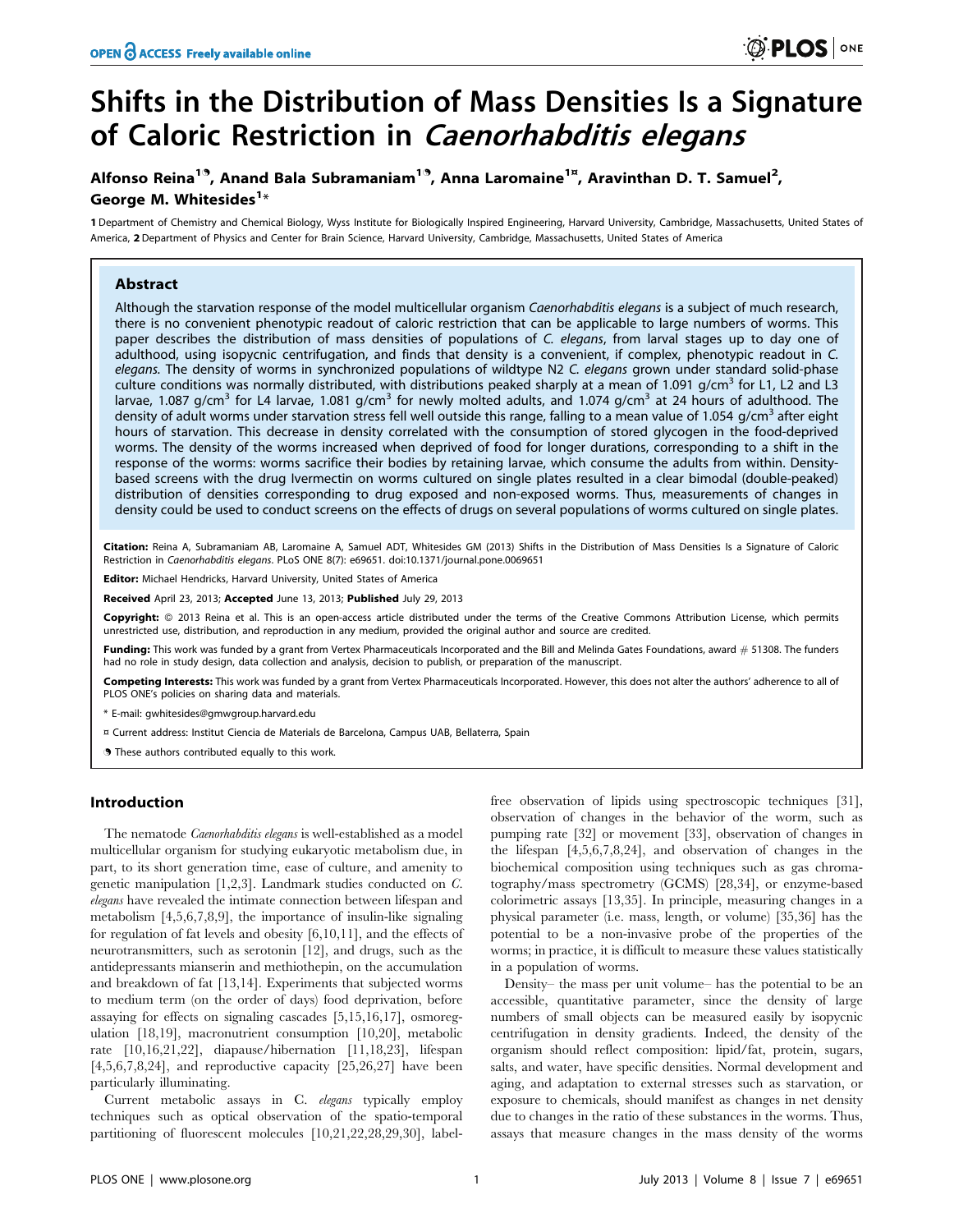could be a useful addition to the tools used to study this animal. Measurements of density in single-component liquids (i.e. not in density gradients) have been used previously to determine the adiposity (the relative fat content) of large mammals such as humans [37,38], and also recently of small model organisms, such as Dropsophila larvae [39].

In this paper, we use isopycnic density centrifugation in  $\text{Percoll}^{\text{TM}}$  to measure quantitatively the distribution of mass densities in populations of C. elegans. We found that the densities of worms in synchronized populations were normally distributed. We established baseline values of the density of wild-type C. elegans as it progressed through the four larval stages and for the first 24 hours of adulthood under standard laboratory solid-phase culture conditions. The distribution of densities in a population of C. elegans was sharp for each life-stage (the standard deviation of the normal distribution ranged from  $0.002 - 0.004$  g/cm<sup>3</sup>). This distribution suggests that the composition of the worms changes relatively uniformly when grown under ideal conditions.

We measured the distribution of densities of day 1 adult hermaphrodite worms (within the first 24 hours after the L4 molt) subjected to short-term (less than 24 hours) deprivation of food. These experiments are complementary to reports of the effects of starvation on worms in the literature [10,16,22,24]. Our experiments showed that the average density of the worms decreased significantly during the first eight hours of starvation. This decrease was contrary to our naïve expectation that the net density of the worms would increase due to the consumption of lipid stocks (the density of lipids are lower than that of water and most other molecules in an organism [37,38]). Worms grown on plates with ample food did not undergo a similar decrease in density. Colorimetric assays of the worms revealed that the worms consume glycogen during the initial stages of starvation; the decrease in glycogen correlated with the measured decrease in density. After eight hours, the density of the worms increased, primarily due to the development of larval stages, which have higher densities, in the starving adults (facultative matricide or bag-of-worms phenotype [25,40]). The width of the distribution increased with the duration of starvation, which might reflect individual differences in adapting to starvation stress. Reintroduction of food after short bouts of starvation resulted in a shift back to pre-starvation densities, and a return to pre-starvation levels of glycogen.

Since changes in density proved a reliable indicator of early stage starvation in adult wild type worms, as proof of principle, we conducted screens with the drug Ivermectin, which prevents normal feeding by paralyzing the pharyngeal muscles in the worm [32,33]. We find a clear bimodal (double-peaked) distribution of densities in our screens corresponding to drug exposed and nonexposed worms.

# Results and Discussion

# Cold immobilized C. elegans form distinct bands when centrifuged in Percoll $T^M$  centrifugation media

We prepared centrifugation media from phosphate-buffered saline (PBS) and the commercial density gradient medium Percoll<sup>TM</sup> in 50-mL polycarbonate centrifuge tubes, as described in the Materials and Methods section. We centrifuged standard beads, of known densities  $(1.102 \text{ g/cm}^3, 1.088 \text{ g/cm}^3, 1.074 \text{ g/m}^3)$ cm<sup>3</sup>, 1.064 g/cm<sup>3</sup>, 1.052 g/cm<sup>3</sup>), in the centrifugation media to characterize the distribution of densities as a function of height (defined as linear distance from the bottom of the tube). Figure 1 A shows a typical image of the equilibrium height of the beads in the media. Figure 1 B shows a plot of the height (averaged over

seven replicates) of the beads versus their intrinsic densities in the centrifugation media. The positions of the beads, and thus the gradient of densities produced in the centrifugation media were very reproducible with a standard deviation in height of  $\sim \pm 0.3$  mm ( $\pm 0.0007$  g/cm<sup>3</sup>). It is apparent that the height of the beads in the media varied linearly with their density. By fitting a straight line to our data, we obtained a calibration curve of density versus height in the centrifugation media (Figure 1 B).

Figure 1 C shows a typical image after isopycnic centrifugation in the centrifugation media of live cold-immobilized N2 worms harvested and measured immediately after the L4/adult molt. The worms settled at an equilibrium height that corresponded to their density. **Figure 1 D** shows the distribution of densities of this population, obtained after analysis from line intensity profiles of the image (See Materials and Methods for details). The densities were normally distributed and peaked sharply at  $1.084$  g/cm<sup>3</sup> at this stage of the lifecycle ( $Figure 1 D$ ). The centrifugation process did not appear to harm the worms as all the worms isolated from the media after centrifugation resume regular movement and feeding activity.

# The mass densities of well-fed C. elegans varied significantly between larval and adult stages

We measured the distribution of densities of populations of worms at each stage of lifecycle, from hatching to the end of the first day of adulthood, to determine if there was any relation between mass density and life stage in C. elegans. Distributions of densities were measured on several hundreds of worms from at least three different agar plates to obtain sample sizes that were representative of a population at each stage of the lifecycle. The mean density of L1, L2, and L3 worms were relatively high, and did not vary significantly with each molt. The mean densities were peaked sharply at  $1.091$  g/cm<sup>3</sup> with standard deviations of  $\sim 0.004$  g/cm<sup>3</sup> for these three larval stages, i.e.  $\sim 68.3$  % of the worms had densities between 1.087 and 1.095 g/cm<sup>3</sup>, and 99.7 % of the population lie between 1.079 and 1.103 g/cm<sup>3</sup>. At the L3/ L4 molt, the mean density of the worms decreased slightly to 1.087 g/cm3 . After the final larval molt, the mean density of the worms fell to  $1.081$  g/cm<sup>3</sup> for the newly molted adults. Over the course of the first 24 hours of adulthood, the mean density of the worms decreased significantly to  $1.074$  g/cm<sup>3</sup> (Figure 2). Thus, the density of the worms decreased with age, which can be seen in the plot of density versus time shown in **Figure 2 B**, with the bars in the plot indicating one standard deviation of the normal distribution.

The apparent decrease in density as the worms exited the larval stages and entered adulthood could possibly be due to the decrease in the ratio of the protein-rich cuticle to cellular mass and volume as the worm matured [41]. Another potential explanation is the accumulation of fertilized lipid-rich eggs during the first day of adulthood [42]. If the mass density of the eggs were low, accumulation of the eggs in the body of the worms, assuming everything else equal, should lead to a decrease in the net density of the worms. We measured the density of C. elegans eggs and found that the density of the eggs was peaked at  $1.067$  g/cm<sup>3</sup> with a standard deviation of 0.003 g/cm<sup>3</sup> (Figure 2 B, S1). This result is consistent with the observation that the mean density of eggcontaining adults was lower than those of immature larvae. A further potential test of this hypothesis is to use germ-free lines or adult males [10]. Although not attempted here, the large difference in the mean densities of adult and larval worms  $(\sim 0.01 - 0.02 \text{ g/cm}^3)$  could be exploited to separate these two stages in mixed populations by centrifugation. Clear separation by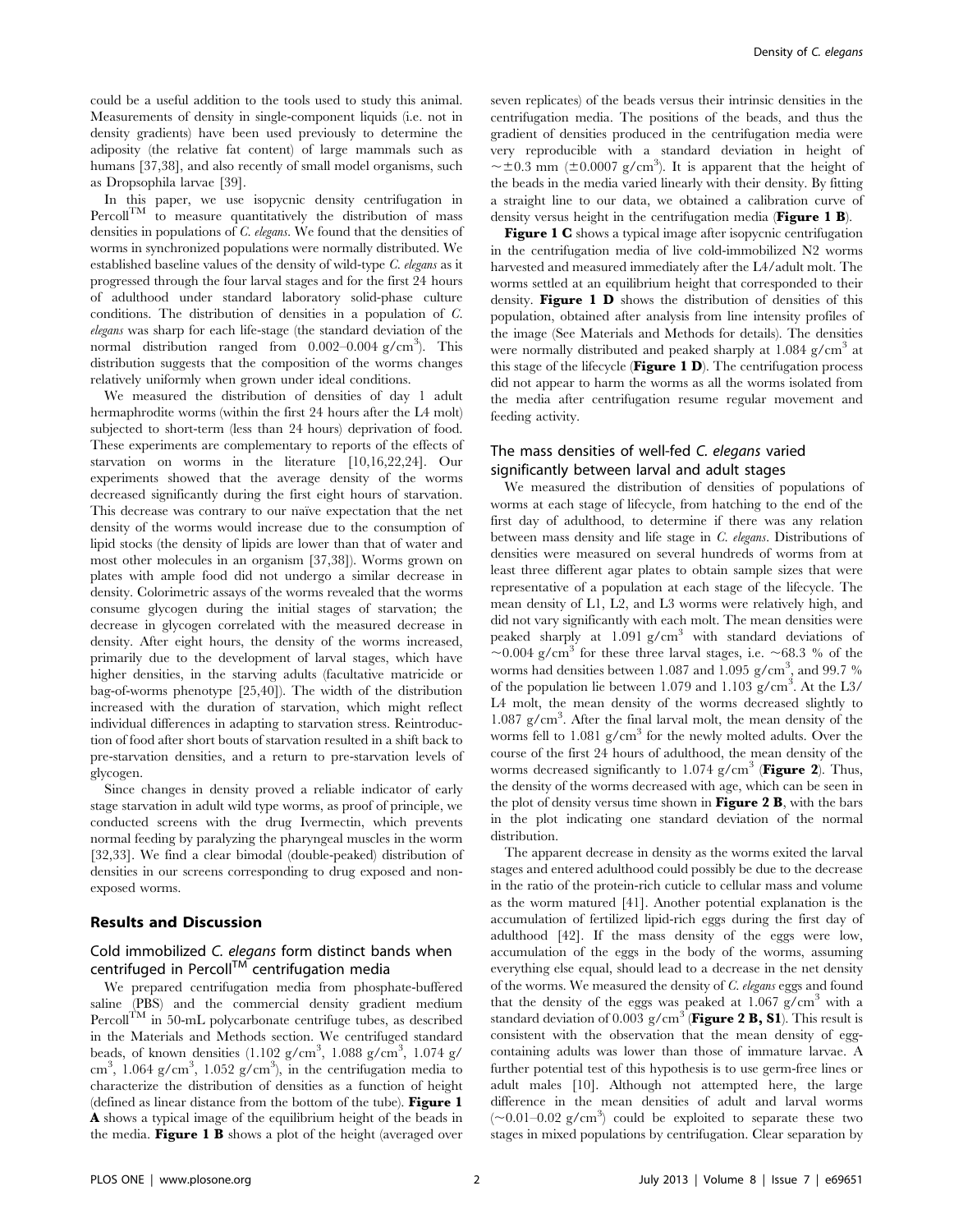

Figure 1. The distribution of mass densities of populations of *C.elegans* can be measured through isopycnic centrifugation in linear<br>Percoll<sup>TM</sup> gradients. (A) Image of a typical Percoll<sup>TM</sup> centrifugation medium, with de their intrinsic densities. Each point in the plot is an average of seven measurements, error bars are within the size of the points on the graph. (C) Typical image of cold-immobilized worms, (here, immediately after the L4/adult molt), after centrifugation in the gradient. (D) Distribution of densities of the worms in (C). The red line shows a Gaussian fit to the data. doi:10.1371/journal.pone.0069651.g001

centrifugation of the four larval stages from each other, or adult stages from each other, is likely not possible.

#### Adult worms deprived of food decreased in mass density

Since the response of C. elegans under conditions of caloric restriction is of interest, we examined the effects of starvation on the density of the worms. We incubated synchronized populations of worms that had just completed the L4/adult molt on 20 agar plates devoid of food, and 20 agar plates with ample source of bacterial food. We harvested worms from three or four plates per time point and measured the density of the starving and well-fed worms at zero, four, eight, twelve, and twenty-four hours. Eggs or larval stages that were deposited onto the plates by the adults during culture were removed using the procedure described in the Material and Methods section and thus were not included in these measurements. Figure 3 shows the density distribution curves of the worms cultured with ample food.

The mean density (calculated from the primary peak of the Gaussian fits) of the worms decreased from  $1.080$  g/cm<sup>3</sup> at hour zero to 1.074 g/cm<sup>3</sup> after twenty-four hours of aging. In some cases, such as for the measurements done at hour eight and hour twelve, the distribution of densities was asymmetric, with a longer tail at lower densities. The data in these cases were better fit with a double-peaked Gaussian distribution. The location of the secondary smaller peak at hour eight corresponded to the center of the primary peak at hour twelve, and the secondary peak at hour twelve corresponded to the center of the primary peak at hour twenty-four. There are two possible explanations for these findings. The first is that the smaller peak could reflect imperfect synchronization of the worms on the plates: a subpopulation of older worms was sampled in our population at hours eight and twelve. This sampling resulted in the secondary, smaller, peaks at these times. This explanation is supported by the observation that the secondary peaks correspond to primary peaks at the later sampling time. These secondary peaks were also present in replicate experiments, which perhaps reflect the difficulty of obtaining perfectly synchronized populations. An alternate explanation is that the worms show some unknown variation, perhaps due to differences in egg-laying behavior, which caused a broadening of the distributions of densities at hour eight and hour twelve of adulthood. Examination of the worms under the microscope did not show any noticeable differences in internal morphology or physical characteristics such as length or volume. Furthermore, the secondary peaks were not due to improper separation of larval stages from the sampled population, since larvae have a much higher density than the adults. It is apparent, however, that subpopulations within a general population of worms can be detected through measurements of density.

The distribution of densities of the worms is dramatically different for worms deprived of food. The mean density of adult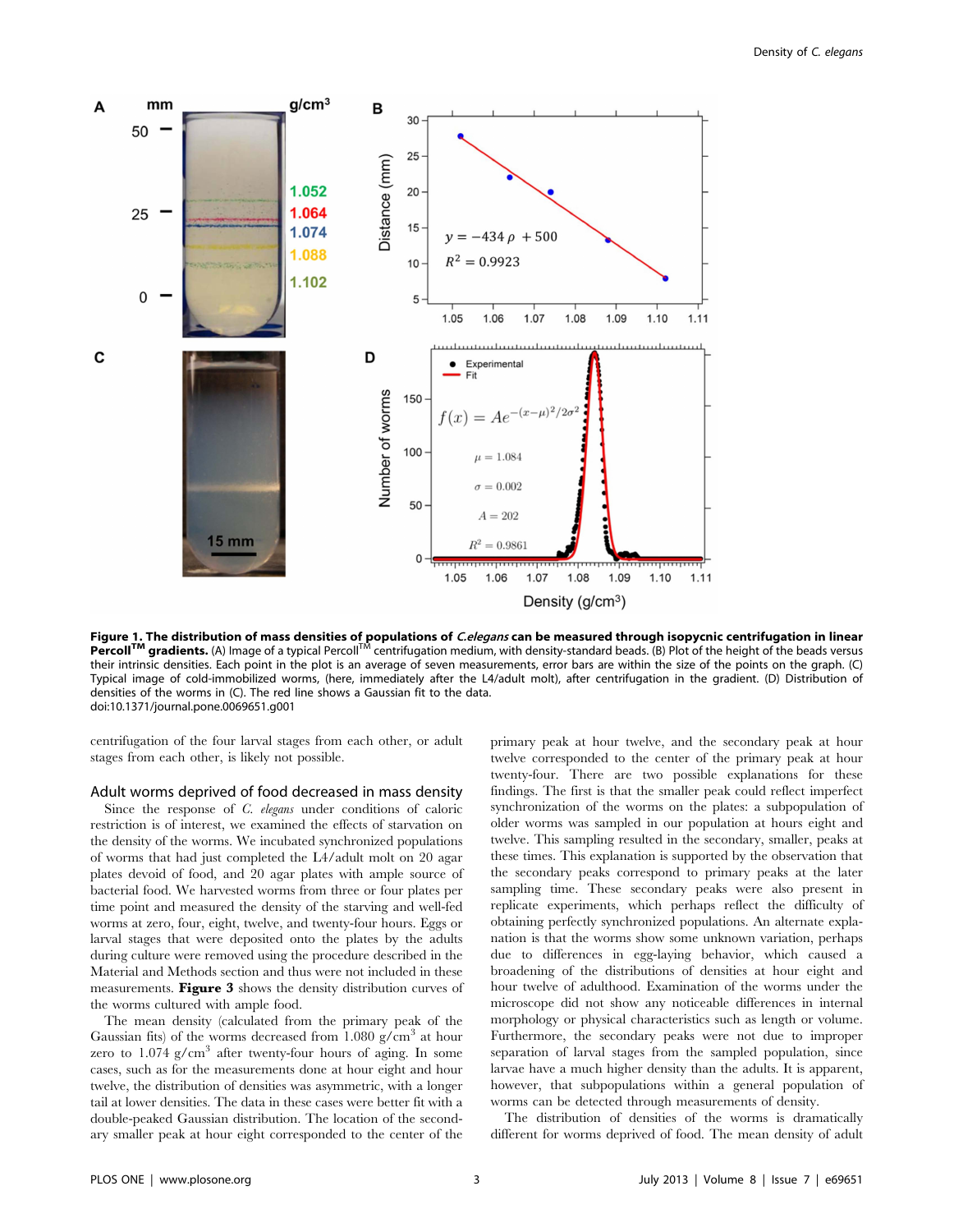

Figure 2. Density is a function of the developmental stage of C. elegans. (A) Schematic of the change in density as a function of life cycle. (B) Plot of the mean density of the worms versus time with the bars in the plot indicating one standard deviation of the normal distribution that was fitted to the density distribution curves of a representative population worms at each life stage. doi:10.1371/journal.pone.0069651.g002

worms under starvation stress decreased from  $1.080$  g/cm<sup>3</sup> at hour zero to  $1.070$  g/cm<sup>3</sup> at hour four. The mean density decreased further to  $1.054$  g/cm<sup>3</sup> at hour eight and increased slightly to 1.058  $g/cm<sup>3</sup>$  at hour twelve. This increase in the mean density seemed to signify a change in the biological response of the worm because of continued food deprivation. Indeed, at twentyfour hours, the distribution of densities moved towards even higher values and peaked at  $1.068$  g/cm<sup>3</sup> (Fig. 3). A significant secondary peak at 1.058  $g/cm<sup>3</sup>$  was also present at this time point.

The increase in density of most of the worms at twenty-four hours of starvation was initially puzzling. We propose an explanation based on the known response of wildtype adult worms to starvation stress [25,40], and based on our observations of the density of larval stages of the worms. Prolonged starvation leads to egg-retention and development of larvae within the adults, i.e. the 'bagging' phenotype [25,40] (also observed in our worms). These larvae use the parent body as a food source, consuming the adults from within before exiting the empty cuticle [25,40]. Since the densities of larvae are significantly higher ( $\text{Fig. 2 B}$ ) than that of the adults, it is reasonable to expect that the net density of the adult worms will increase as the larvae developed within them. Worms recovered from the upper regions of the band (corresponding to the lower density secondary peak) showed less obvious evidence of bagging, when examined under the microscope, whereas worms recovered from the lower region of the band (corresponding to the higher density primary peak) had many larval worms that were motile within the parents (Figure S2). At this stage, it was unclear if the adults could be considered alive since the larvae had begun consuming the parents. After a further 24 hours of food deprivation, individual worms were distributed across a range of heights in the centrifugation media signifying that the population does not have a well-defined mean density (Figure S3). Thus, the evolution of the mass densities due to complete starvation in adult hermaphrodites could not be studied beyond



Figure 3. Changes in the distribution of mass densities of adult C.elegans subjected to caloric restriction. Each panel shows the distribution of densities of well-fed and starved worms at the indicated times. 0 hour corresponds to the time point immediately after the L4/ adult molt. The red lines are Gaussian fits to the data and the numbers indicate the location of the peak(s) in the distributions. doi:10.1371/journal.pone.0069651.g003

24 hours without chemical or genetic interventions, which is beyond the scope of this work. Worms that were deprived of food at the onset of the L4 larval stage, rather than as young adults, are apparently more resistant to the bagging phenotype, and can survive for more than 10 days under conditions of complete starvation [25].

Along with the dramatic changes in the mean density, the widths of the distributions, taken as the standard deviation of the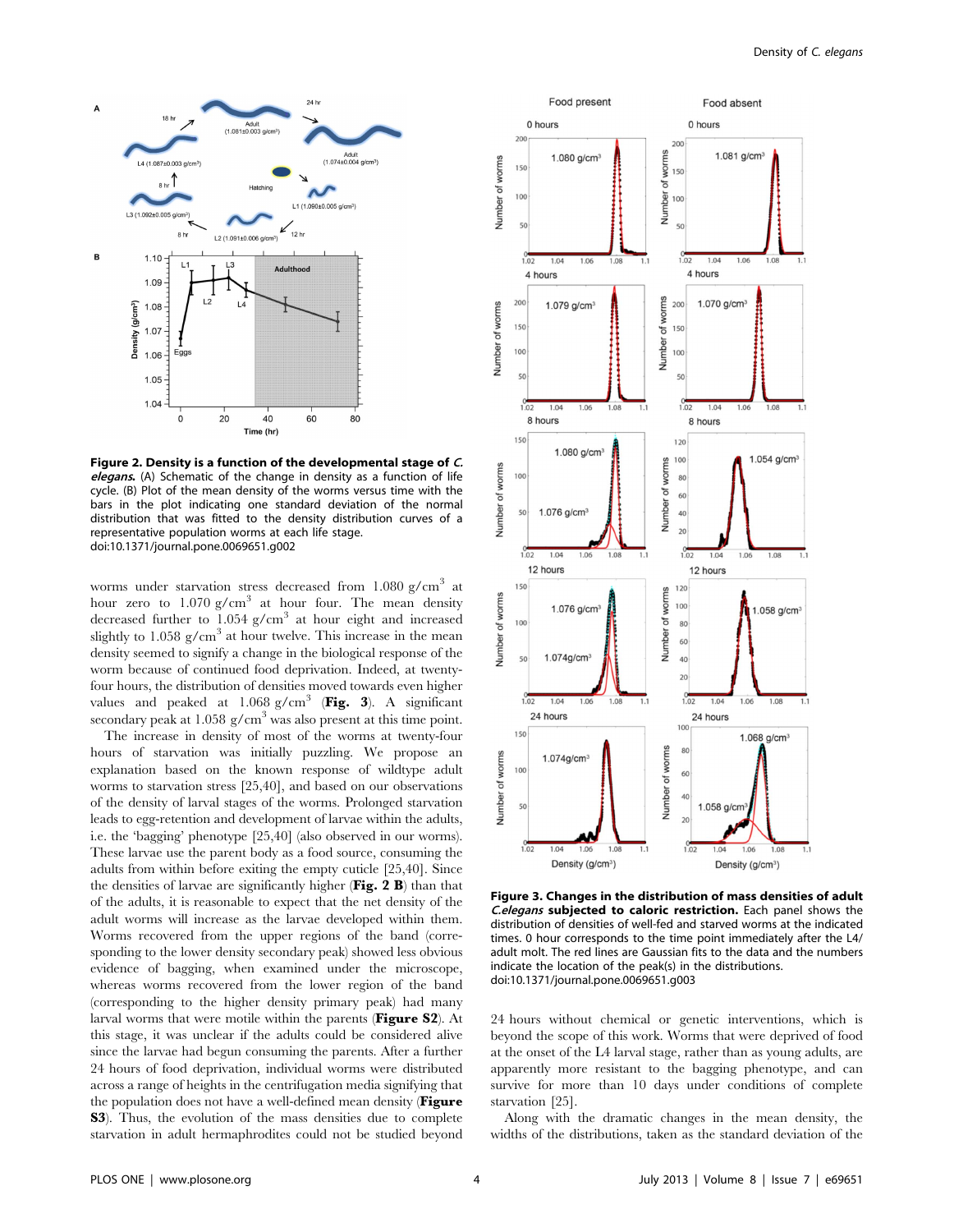primary Gaussian peak, were broader for worms starved for greater than four hours (Fig. 3). The difference in standard deviations of the Gaussian between worms with ample food and those that lacked food was, at 4 hours  $\sim 0$  g/cm<sup>3</sup>, 8 hours ~0.003 g/cm<sup>3</sup>, 12 hours ~0.003 g/cm<sup>3</sup>, 24 hours ~0.003 g/ cm<sup>3</sup>. This broadening of the distribution of densities is suggestive of the differences in adaptation to starvation stress in individual worms.

# Decrease in density correlated with lowering of glycogen content in food-deprived worms

We conducted enzyme-based colorimetric assays on homogenates to quantify the relative protein, glycogen, and fat (glycerides) content of the worms to determine if we could model our observations of the changes in density of the worms in terms of gross changes in macronutrient composition. Since there is a clear shift in the biological response of the worms to facultative matricide after eight hours of starvation, it is unlikely that a simple compositional model can explain the increase in density in these worms, so we focus on the density of worms subject to 8 hours starvation. We find that the glycogen content of the worms, normalized by the glycogen content of well-fed worms at the same time point, falls by almost 50% during the first eight hours of starvation (Fig. 4 B). This decrease in glycogen content correlated with the observed decrease in the density of the worms. The amount of proteins and triglycerides fluctuates without any apparent trend (Fig. 4 C, D). Since the density of glycogen is relatively high  $(1.40-1.62 \text{ g/cm}^3)$  [43] it is rational that the density of the whole organism decreases upon consumption of glycogen (Fig. 4 A, B).

We estimate the final density of the worm,  $\rho^f$  due to changes in composition, using Equation 1.  $\rho^{\circ}$  is the initial density of the worm, f is fractional loss of constituent  $i$  based on initial mass of the worm, and  $\rho_i$  is the density of the constituent i, with i serving as an index denoting glycogen, fat, or protein (see Text S1 for derivation).

$$
\rho^f = \frac{1 - \sum_i f_i}{\frac{1}{\rho^o} - \sum_i \left(\frac{f_i}{\rho_i}\right)}
$$
 (Equation1)

Based on our compositional measurements, we took  $f_{fat} = f_{protein} = 0$ . From Eq. 1 the estimated density of the worm at hour four is1.072  $g/cm^3$ , which matched well with the density measured through centrifugation. At hour eight, we calculated an expected density of  $1.070$  g/cm<sup>3</sup>. This value is significantly higher than the measured value of 1.054 g/cm<sup>3</sup>. Our simplified model thus underpredicts the changes in density observed at hour eight (See Figure S4). Other physiological processes that are activated in response to starvation, such as changes in egg-laying patterns, are probably contributing to the observed changes in density. An alternate explanation for our observations is putative changes in water content in the worm; it is known that worms maintain osmotic balance by synthesizing glycerol under starvation stress [19], and that osmotic balance in dauers is maintained as long as lipid stocks are present [18]. Thus, it is unlikely that the changes in density that we observe during the initial stages of starvation (i.e. up to eight hours) are due to osmotic dysregulation. At the later stages of starvation, particularly when the worms begin to bag, it is more likely that systemic failures in homeostasis could lead to large changes in density due to influx or efflux of water.



Figure 4. The change in density of starved worms correlates with the consumption of glycogen. (A) Densities of worms with ample food and under starvation. (B,C) Percentage of macronutrients—glycogen, triglycerides and proteins— normalized with respect to the values measured at t = 0 hours. The decrease in density correlated with the depletion of glycogen in the starved worms. doi:10.1371/journal.pone.0069651.g004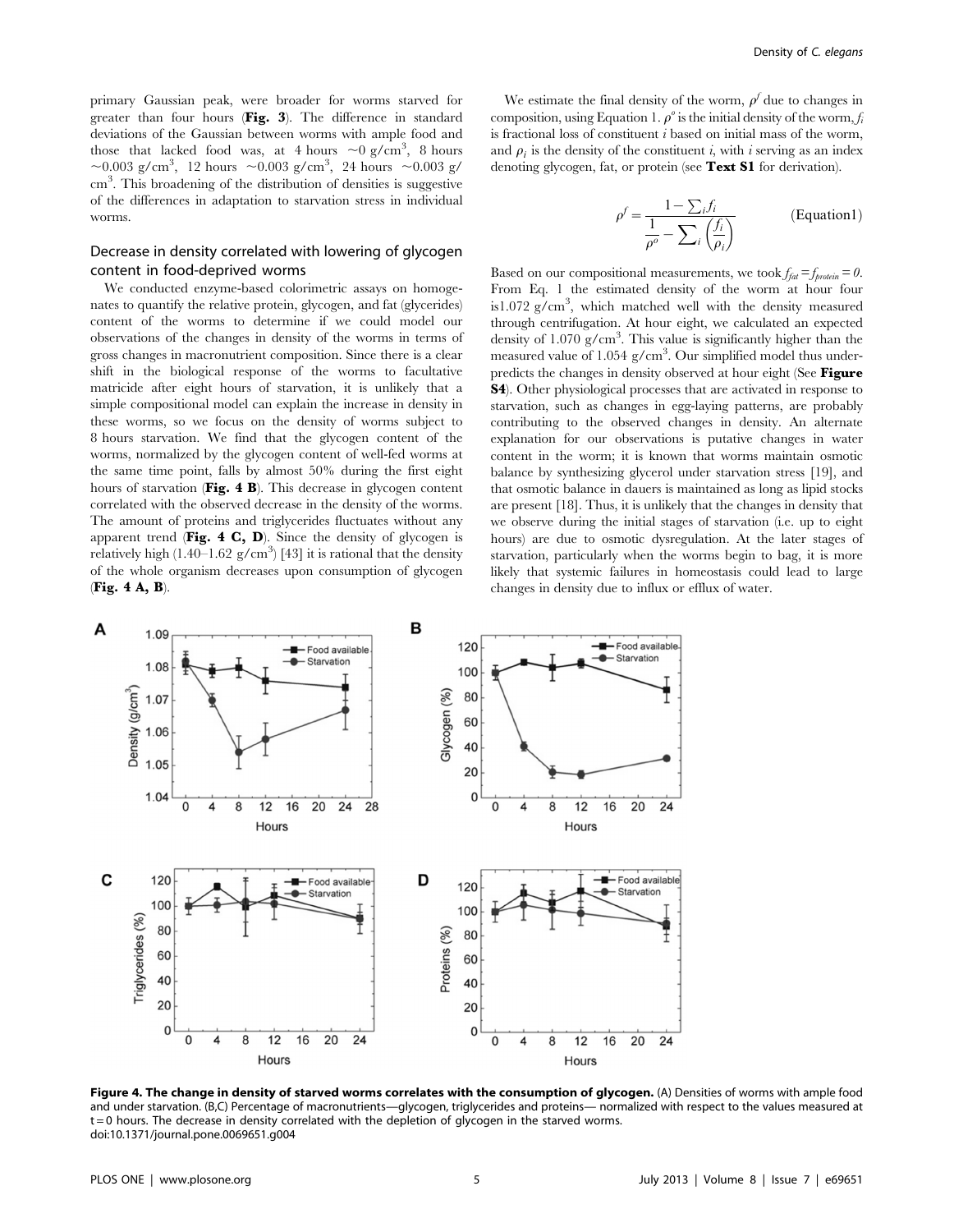Since it appeared that changes in glycogen content was the primary reason that the density of adult worms changed during the early stages of starvation, we wished to determine if the glycogen content, and hence the density of the worms, would change if feeding was resumed after a period of starvation. We thus measured the density and composition of worms that were fed after four hours of starvation. We observed that the density of the worms increased, and returned to pre-starvation values after eight hours of feeding (Figure S5 A). The glycogen lost due to starvation was restored once the worms were provided with food (Fig. S5 B). This observation is consistent with the view that glycogen depletion/storage decreases/increases the density of adult worms during the early stages of starvation.

# Density-based assay for detecting exposure of C. elegans to the antihelmetic drug Ivermectin

Since early stage starvation is clearly detectable in  $C$ . elegans through measurements of density, we designed a density-based assay to detect the effects of drugs on the worms. As proof of principle, we administered sublethal doses of the antihelmetic Ivermectin (22,23-dihydroavermectin B1a+22,23-dihydroavermectin B1b, concentration 500 ng/mL, [32]) to the worms by spiking their OP50 E. *coli* food source. Ivermectin paralyzes the muscles of the worm. We deposited two volumes of E. coli suspension (500  $\mu$ L) on two separate locations of an agar plate and allowed them to dry to form two lawns of bacteria. One lawn contained the drug and the other was free of the drug to serve as an internal control (Figure 5). We placed synchronized adult worms on the plates and cultured the worms on the plates for six hours at  $24^{\circ}$ C.

We hypothesized that worms consuming the drug-free bacteria should exhibit no change in density when compared to baseline values, while worms consuming the drug-doped bacteria should show a change in density if the drug caused a starvation-like response. We confirmed that worms on control plates with both lawns containing no drug showed a normal distribution of densities peaked at 1.079 g/cm<sup>3</sup> (Fig. 5 A). Worms incubated on plates with Ivermectin showed a clear bimodal distribution in densities **(Fig. 5 B)**, one peaked at 1.079 g/cm<sup>3</sup> that corresponded to the peak in the control, and the other, a prominent peak at 1.065 g/  $\text{cm}^3$ . Worms extracted from the band peaked at 1.079 g/cm<sup>3</sup>, which were immobile since they were cooled to  $4^{\circ}C$  for the measurement, and placed on agar plates with  $E$ . *coli* at  $24^{\circ}$ C resumed movement and feeding activity in  $\sim$ 10 minutes. Worms extracted from the band peaked at  $1.065$  g/cm<sup>3</sup> and placed on agar plates with  $E.$  coli at  $24^{\circ}$ C, took about 12 hours before resuming movement and feeding activity. Thus, we conclude that the worms with the lower densities were not able to feed due to exposure to Ivermectin. Colorimetric composition measurements of these worms confirmed that their glycogen content was lower than those of the worms from the band peaked at  $1.079$  g/cm<sup>3</sup> (Fig. 5 C). Note that although there were equal numbers of drug spiked and non-spiked  $E.$  coli, only 33 % of the worms exhibited effects consistent with exposure to the drug. Either this could reflect a natural variation in the resistance to the drug in the population, or it could reflect avoidance behavior of some of the worms to the drug-contaminated food source. It is likely that any process– for example exposure to drugs, genetic modification [2], or RNAi– that affects the metabolism of glycogen, egg-laying, and/or the development of bag-of-worm phenotypes will lead to changes in density that can be detected in a density-based assay. Furthermore, a greater degree of separation of populations of worms of differing densities can be obtained by preparing discontinuous steps in density, rather than a continuous gradient in the centrifugation media (Text S2, Figure S6).

### Conclusions

We have shown that isopycnic centrifugation of cold-immobilized worms in density gradients provides a measure of the distribution of densities in populations of hundreds of worms and that density is a convenient phenotypic readout in C. elegans. Due to the many factors that affect a systemic phenotype such as density, the information content obtained is low, but measurements of density is potentially a high-throughput batch screening mechanism that is conveniently applicable to large populations.

Although relatively little attention has been paid to the genetics of carbohydrate metabolism in C. elegans compared to the regulation of fat, our experiments reveal that the consumption of glycogen during early stages of starvation is a major biological adaptation to starvation stress in adult C. elegans. Moving forward, some obvious avenues of research to pursue include measuring the density of metabolic mutants, and measuring changes in the density of larval stages, males, or dauers that are subject to caloric restriction. A density-based screen of the drug Ivermectin demonstrates the convenience of screening for drugs on populations of worms grown on plates. This type of screen might be a useful tool for drug development using this organism as a target or as a model.

# Materials and Methods

### Culture and harvesting of worms

We use 'wild-type' worms N2 from the Caenorhabditis Genetic Center (University of Minnesota). We cultured and synchronized worms using well-established protocols. Briefly, we grew the worms at  $24^{\circ}$ C on agar plates (4 in. diameter) seeded with E. coli OP50 [44]. We harvested the worms by rinsing three to four plates (approximately 200 worms per plate) with phosphate buffered saline (PBS). The buffer containing the worms were collected in an Eppendorf centrifuge tube (2-mL). We separated the worms from the E. coli by allowing the worms to settle to the bottom of the centrifuge tube (about one minute). We then removed the supernatant, and resuspended the worms in clean PBS. We repeated this procedure at least 5 times to ensure removal of most of the bacteria. After cleaning the worms of bacteria, we removed any remaining eggs from the sample by passing the suspension through a nylon mesh with a mesh size of  $25 \mu m$  (Small Parts). The worms, which were larger than the mesh openings, were retained on the mesh while the eggs passed through [28]. Washing the worms off the mesh with clean PBS into a clean Eppendorf tube was the final step of our harvesting procedure. A single harvesting took about 20 minutes, which was sufficient time for the worms to void their guts of feces from their last meal.

# Preparation of Percoll<sup>TM</sup> centrifugation media

We prepared continuous linear density gradients using the commercial density gradient media  $\text{Percoll}^{\text{TM}}$ , which is an aqueous suspension of  $\sim$ 15 nm diameter colloidal silica covered with a stabilizing layer of the polymer polyvinylpyrrolidone. Percoll<sup>TM</sup> can be made isotonic throughout the gradient, and the local density in the gradient can be controlled by diluting neat Percoll with a liquid of lower density. We use a commercial gradient generator (Sigma-Aldrich, model number Z340413) and a peristaltic pump (Cole-Parmer) to generate linear gradients by mixing neat  $Percoll<sup>TM</sup>$  with neat PBS. The generator mixed the two solutions, while a peristaltic pump poured the resulting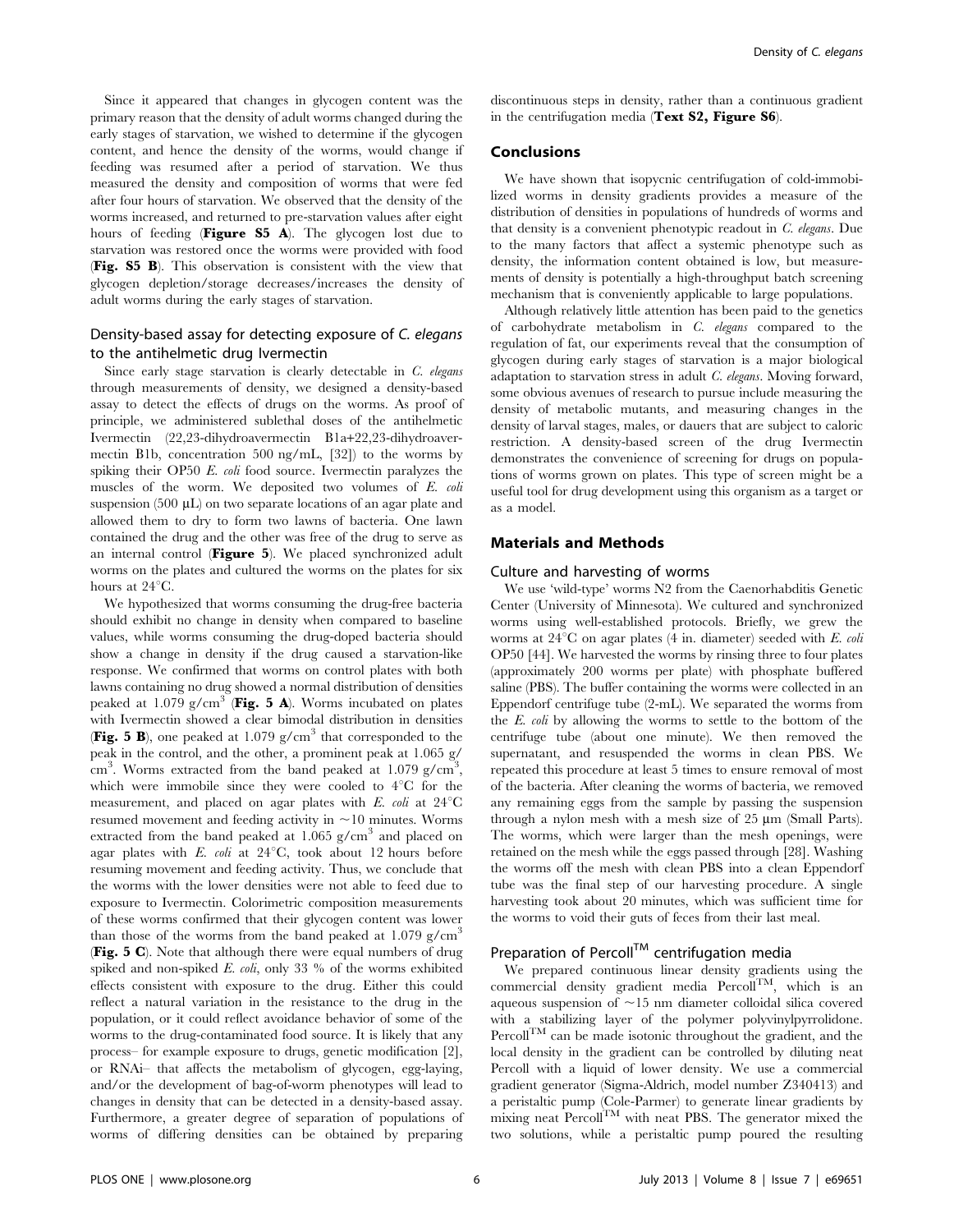

Figure 5. Demonstration of a density-based assay. (A) Worms grown on agar plates without drugs (control). The distribution of densities was unimodal. (B) Worms grown on agar plates with one lawn of bacteria containing Ivermectin. The distribution of densities after six hours was bimodal. Red lines are Gaussian fits to the data. (C) Composition of the worms extracted from the lower band (not exposed to drug) and upper band (exposed to drug). Worms in the lower band had approximately half the glycogen content of worms in the upper band, consistent with a starvation-like response. doi:10.1371/journal.pone.0069651.g005

mixture into a 50-mL centrifuge tube at a constant rate to obtain continuous columns of liquid with a density of  $1.123$  g/cm<sup>3</sup> at the bottom of the tube and  $1.003$  g/cm<sup>3</sup> at the top of the tube. The gradient in density was  $0.0023$  g/cm<sup>3</sup> per mm. We confirmed the reproducibility and the linearity of the gradient with calibration beads of known densities (Figure 1 A).

# Procedure for measuring the distribution of densities of the worms

We immobilized the worms by cooling the worms to  $4^{\circ}$ C. At this temperature, all muscle movements stop and the worms became dormant. The worms were still alive, once brought back to room temperature the worms resumed movement and feeding activity. The cooled worms were gently introduced to the top most layer of pre-cooled density gradients with a micropipette and were centrifuged in a temperature controlled centrifuge set at  $4^{\circ}$ C at  $1000 \times$  g for 20 minutes. After centrifugation, we moved the centrifuge tubes to a cold room set at a constant temperature of  $4^{\circ}$ C. The worms thus remained immobile throughout the experiment. In some cases, we transferred the worms using a glass transfer pipette from the density gradients into a 2-mL Eppendorf tube, for further enzyme-based compositional analysis.

### Data acquisition and analysis

Still images of the worms in the gradients were captured with a Nikon D5100 digital camera equipped with a ring flash to obtain even illumination. We were careful to use identical settings (lighting, exposure) for all our experiments. We subtracted the background of each image in the centrifugation media using the image processing software ImageJ (NIH, Bethesda). A square region of interest was drawn along the long axis of the centrifuge tube and an intensity profile was calculated. The intensity data was then normalized in Matlab (Mathworks, v. 7.1) by setting the area under the curve to one. The number of worms in the distribution was estimated by comparing intensities of calibration images with known numbers of worms in the centrifuge media. To simplify the analysis, we consider the distribution of the worm densities in a population as being continuous. A continuous distribution allows for fractional number of worms in each density bin. Single or double-peaked Gaussian distributions were fitted to the normalized data using the curve-fitting function 'cftool' in Matlab.

# Preparation of the worms for enzymatic compositional analysis

Worms were collected in 2-mL centrifuge tubes and rinsed briefly with ultrapure water to remove salts from the media. We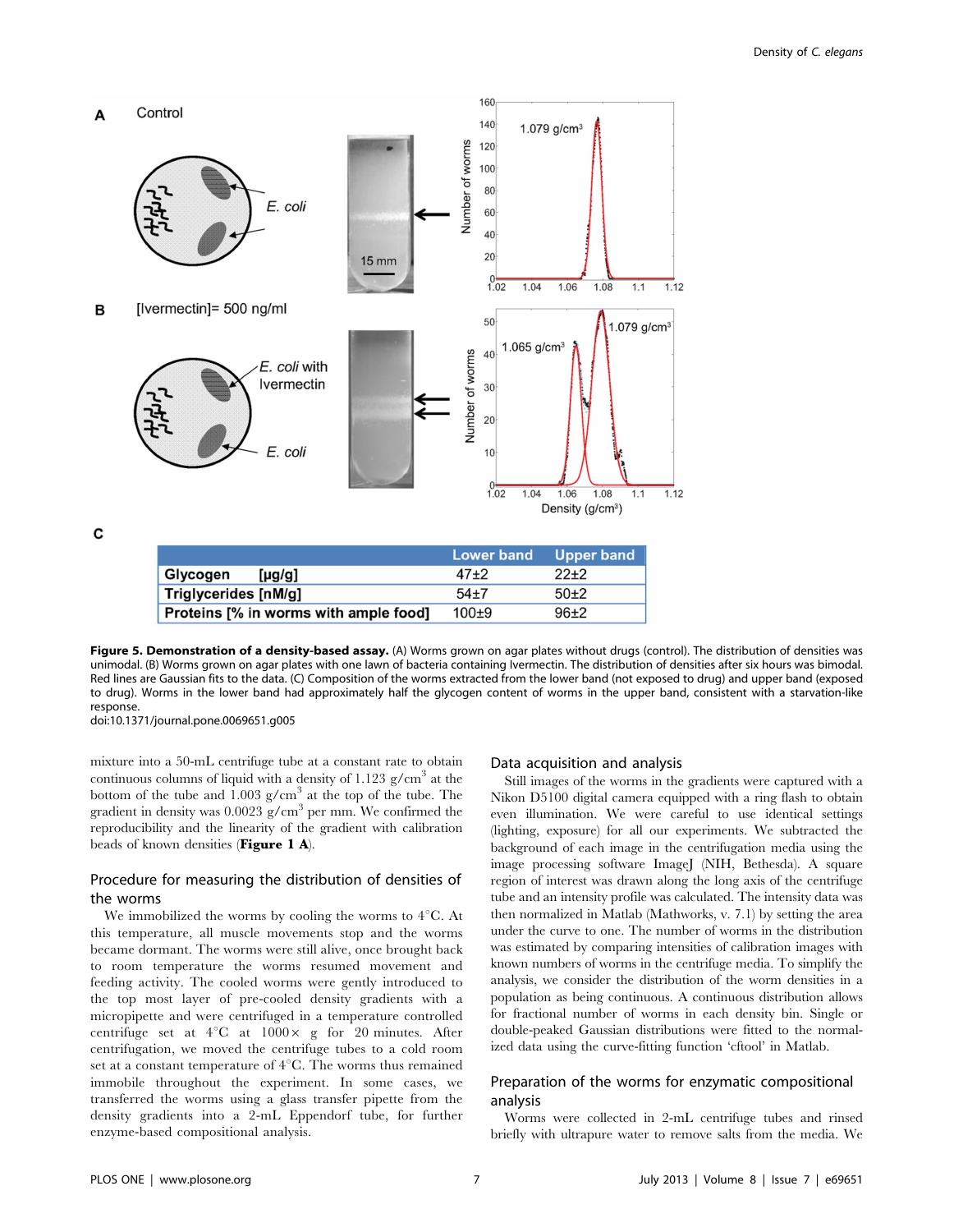killed the worms rapidly by plunging the tubes into a bath of liquid nitrogen for 30 seconds. We then freeze-dried the frozen pellet of worms for two hours in a lyophilizer. Following the manufacturers' directions, we mixed four milligrams of freeze-dried worms with 500 µL of surfactant solution (5% v/v IGEPAL<sup>®</sup> or octylphenoxypolyethoxyethanol) in a centrifuge tube. The surfactant disrupts lipid membranes and helps solubilize fat. We added 10–20 glass beads (1 mm diameter) to the centrifuge tube and agitated the tube in a vortex mixer at maximum power for 10 minutes. We then diluted the resulting homogenate 10 times with ultrapure water to obtain a final mass concentration of 0.8 mg/mL. The homogenate was centrifuged at  $14,000 \times g$  for five minutes to pellet insoluble material, and the supernatant was saved for further analysis.

### Quantifying the composition of the worms

We analyzed the clarified homogenate to determine the concentration of metabolic macromolecules. We used commercial colorimetric assays to quantify proteins (Bio-Rad, catalog no. 500- 0111), glycogen (Abcam®, catalog no. ab656260) and triglycerides (BioVision, catalog no. K622-100). The assays were performed in polystyrene 96-well plates, according to the respective manufacturers' protocols, and quantified with a plate reader (Spectramax M2e). We confirmed that the surfactant IGEPAL that we used to dissolve the worms did not interfere with the assays.

In the protein assay, proteins reacted with copper in an alkaline medium. Folin reagent (sodium 1,2-naphthoquinone-4-sulfonate) reduces in the presence of the copper-treated proteins, and produced one or more of several possible reduced species which have a characteristic blue color. Absorbance was measured at 750 nm. In the glycogen assay, the enzyme glucoamylase hydrolyzed the glycogen to glucose. Products from glucose oxidation reacted with a colorimetric probe. The change in color was measured by absorbance at 570 nm. In the triglyceride assay, triglycerides were broken down to free fatty acids and glycerol by a phospholipase. The glycerol was oxidized to generate a product that reacted with the colorimetric probe. The change in color was measured by absorbance at 570 nm.

### Starvation assays of the worms

Worms cultured, synchronized, and harvested employing the procedure described above, were introduced onto agar plates devoid of a food source. The plates were placed in an incubator at  $24^{\circ}$ C for four, eight, twelve and twenty-four hours. The worms were collected using the same procedure described above after the designated starvation period for analysis.

#### Density-based drug screens on the worms

We spiked E. coli with Ivermectin (500 ng/mL) by adding 10  $\mu$ L of an Ivermectin stock solution  $(50 \mu g/mL)$  in ethanol) to each milliliter of  $E.$  coli. We deposited two lawns of  $E.$  coli on each of the agar plates. One lawn contained drug free E. coli and the second, E. coli with Ivermectin. We deposited adult worms on the plates away from either of the lawns. The worms foraged at both lawns, thus a fraction of the population in each plate was exposed to the drug. We incubated the worms on the plates for six hours at  $24^{\circ}$ C before harvesting and analysis.

### References

- 1. Brenner S (1974) Genetics of Caenorhabditis elegans. Genetics 77: 71–94.
- 2. Avery L (1993) The genetics of feeding in Caenorhabditis elegans. Genetics 133: 897–917.
- 3. Hulme SE, Whitesides GM (2011) Chemistry and the Worm: Caenorhabditis elegans as a platform for integrating chemical and biological research. Angew Chem Int Ed 50: 4774–4807.

### Supporting Information

Figure S1 Image showing C. elegans eggs in the centrifugation media. Eggs have a lower density than adults and larvae. Detritus from the culture that could not be separated can be seen in the centirfuge media as a diffuse layer above the well-defined band of eggs (arrow). (TIFF)

Figure S2 Micrograph of worms starved for 24 hours showing the bag-of-worms phenotype. Adult hermaphrodites experiencing prolonged starvation retain their eggs within their bodies. The eggs hatch and develop into larvae that consume the adults from within. The optical micrograph here shows L1 larvae within the adult bodies.

(TIFF)

Figure S3 Adult N2 worms starved for more than 24 hours do not show well-defined peaks in the distribution of densities. The photograph demonstrates that the worms settle in a diffuse layer in the centrifuge media. (TIF)

Figure S4 Measured densities for fed and starved worms and the expected density of the starved worms calculated using compositional data and Eq. 1. (TIF)

Figure S5 Density and glycogen lost is recovered when worms are fed after a short period starvation. (A) Densities determined for worms fed after 4 hours of starvation. (B–D) Percentage of macronutrients—glycogen, triglycerides and proteins—relative to the concentration at  $t = 0$ . Glycogen lost during starvation was restored upon feeding. (TIF)

Figure S6 Density measurements of well-fed and starved worms in Percoll<sup>TM</sup> centrifuge media with discontinuous steps in density. Each 7 mm layer of centrifuge media is isodense. The step in density between the layers is 0.005 g/cm<sup>3</sup>. It is apparent that starved and non-starved worms have very different densities and that two populations of worms can be resolved in worms subject to starvation; a primary population at the interface between the  $1.070-1.065$  g/cm<sup>3</sup> layer, and a secondary population at thse interface between the 1.065–  $1.060$  g/cm<sup>3</sup> layer.

(TIF)

File S1 Text S1. Derivation of Equation 1. Text S2. Method used to prepare  $Percoll<sup>TM</sup>$  centrifugation media with discontinuous steps in density.

# (PDF)

# Author Contributions

Conceived and designed the experiments: ABS AR GMW. Performed the experiments: AR ABS AL. Analyzed the data: ABS AR. Contributed reagents/materials/analysis tools: AR ABS ADTS AL GMW. Wrote the paper: AR ABS ADTS GMW.

- 4. Van Voorhies WA, Ward S (1999) Genetic and environmental conditions that increase longevity in Caenorhabditis elegans decrease metabolic rate. Proc Natl Acad Sci USA 96: 11399–11403.
- 5. Lakowski B, Hekimi S (1998) The genetics of caloric restriction in Caenorhabditis elegans. Proc Natl Acad Sci USA 95: 13091– 13096.